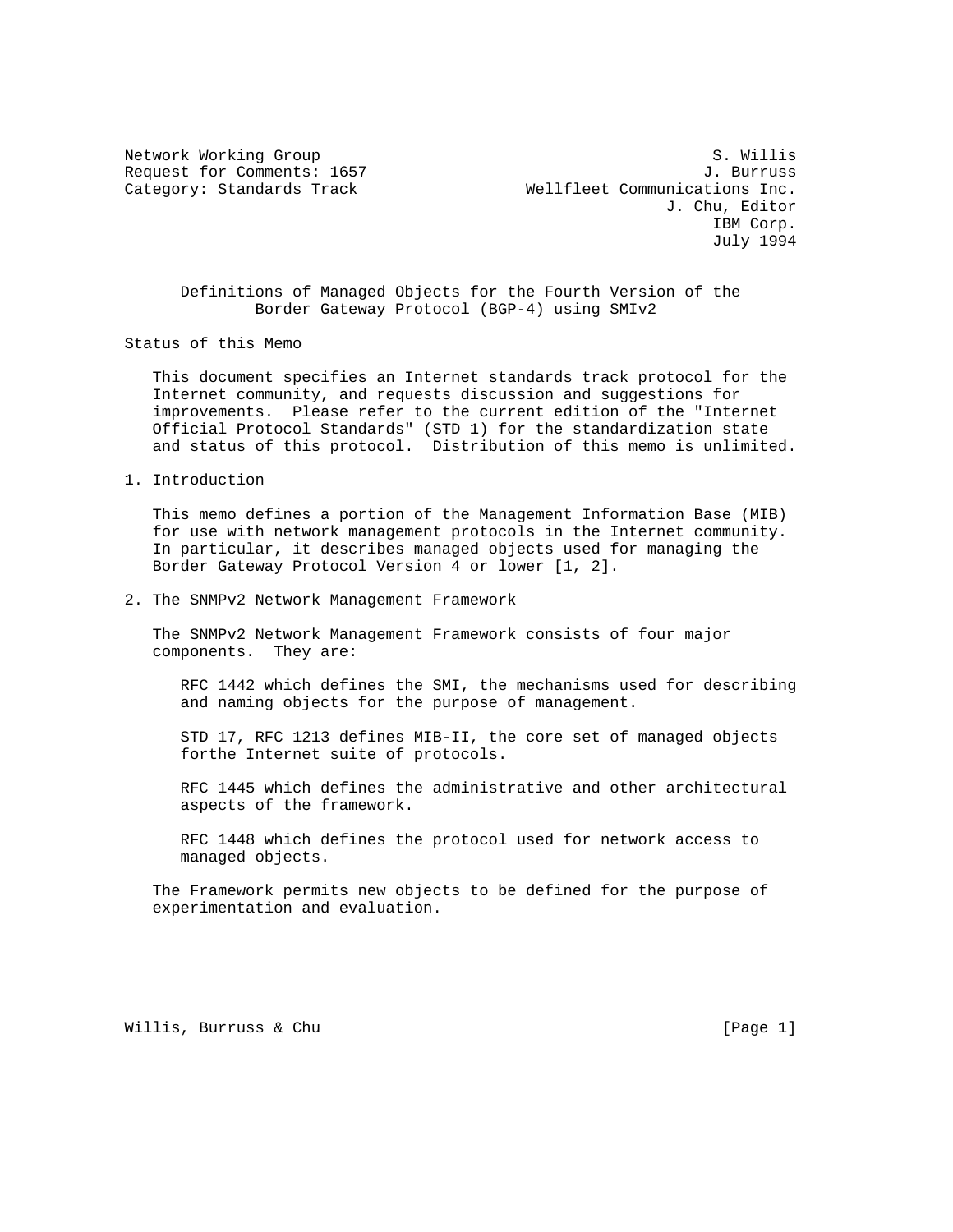3. Object Definitions

 Managed objects are accessed via a virtual information store, termed the Management Information Base or MIB. Objects in the MIB are defined using the subset of Abstract Syntax Notation One (ASN.1) defined in the SMI. In particular, each object type is named by an OBJECT IDENTIFIER, an administratively assigned name. The object type together with an object instance serves to uniquely identify a specific instantiation of the object. For human convenience, we often use a textual string, termed the descriptor, to refer to the object type.

4. Overview

These objects are used to control and manage a BGP-4 implementation.

 Apart from a few system-wide scalar objects, this MIB is broken into three tables: the BGP Peer Table, the BGP Received Path Attribute Table, and the BGP-4 Received Path Attribute Table. The BGP Peer Table contains information about state and current activity of connections with the BGP peers. The Received Path Attribute Table contains path attributes received from all peers running BGP version 3 or less. The BGP-4 Received Path Attribute Table contains path attributes received from all BGP-4 peers. The actual attributes used in determining a route are a subset of the received attribute tables after local routing policy has been applied.

5. Definitions

BGP4-MIB DEFINITIONS ::= BEGIN

 IMPORTS MODULE-IDENTITY, OBJECT-TYPE, NOTIFICATION-TYPE, IpAddress, Integer32, Counter32, Gauge32 FROM SNMPv2-SMI mib-2 FROM RFC1213-MIB; bgp MODULE-IDENTITY LAST-UPDATED "9405050000Z" ORGANIZATION "IETF BGP Working Group"

 CONTACT-INFO John Chu (Editor) Postal: IBM Corp. P.O.Box 218 Yorktown Heights, NY 10598 **US** 

Willis, Burruss & Chu **interpretational control** [Page 2]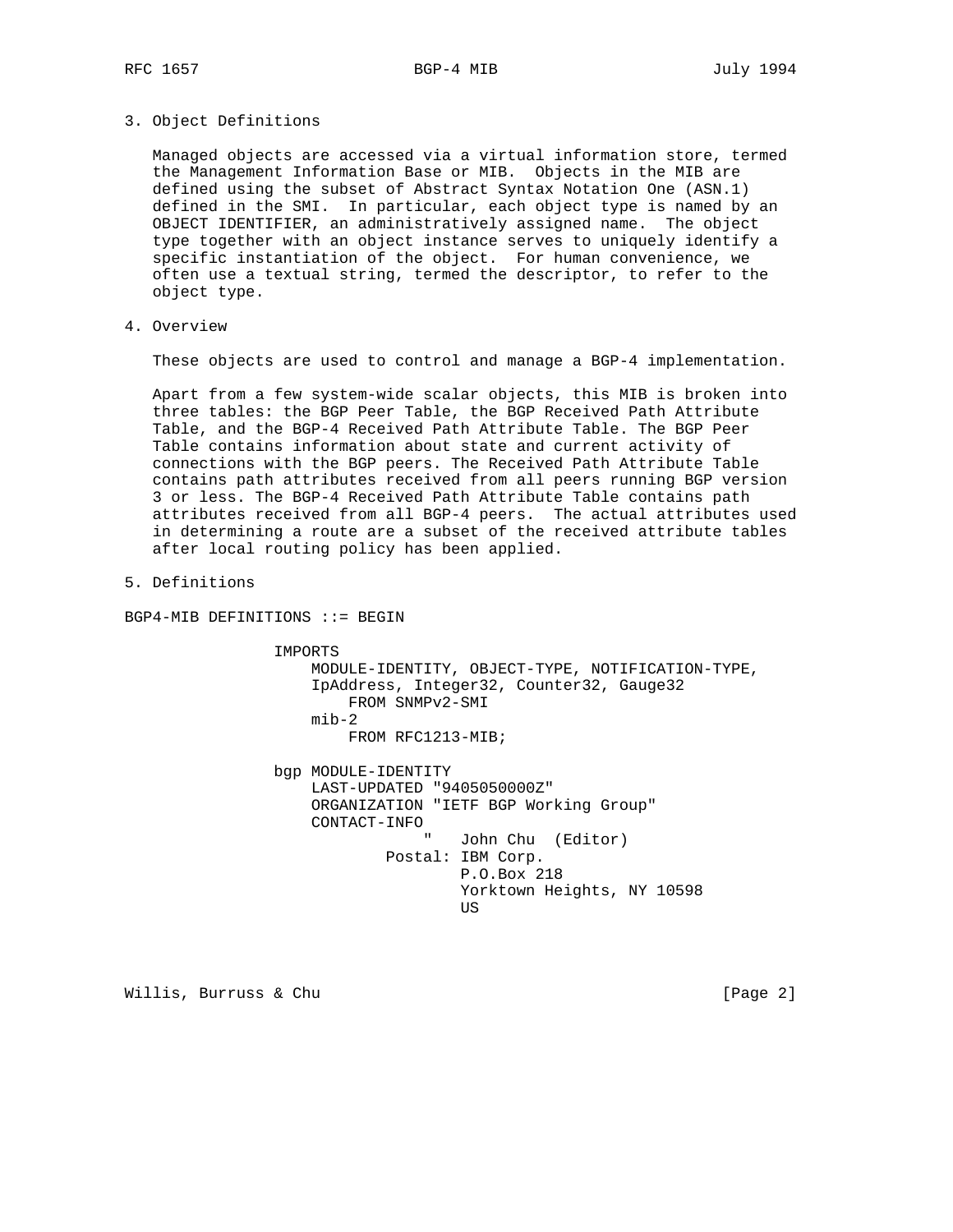```
 Tel: +1 914 945 3156
               Fax: +1 914 945 2141
            E-mail: jychu@watson.ibm.com"
        DESCRIPTION
                 "The MIB module for BGP-4."
   ::= { mib-2 15 }
bgpVersion OBJECT-TYPE
   SYNTAX OCTET STRING (SIZE (1..255))
    MAX-ACCESS read-only
    STATUS current
    DESCRIPTION
            "Vector of supported BGP protocol version
            numbers. Each peer negotiates the version
            from this vector. Versions are identified
            via the string of bits contained within this
            object. The first octet contains bits 0 to
            7, the second octet contains bits 8 to 15,
            and so on, with the most significant bit
            referring to the lowest bit number in the
            octet (e.g., the MSB of the first octet
            refers to bit 0). If a bit, i, is present
            and set, then the version (i+1) of the BGP
            is supported."
   ::= { begin{bmatrix} \text{bgp} & 1 \end{bmatrix} bgpLocalAs OBJECT-TYPE
    SYNTAX INTEGER (0..65535)
    MAX-ACCESS read-only
    STATUS current
    DESCRIPTION
            "The local autonomous system number."
   ::= \{ \text{ bgp } 2 \} -- BGP Peer table. This table contains, one entry per
-- BGP peer, information about the BGP peer.
bgpPeerTable OBJECT-TYPE
    SYNTAX SEQUENCE OF BgpPeerEntry
    MAX-ACCESS not-accessible
    STATUS current
    DESCRIPTION
            "BGP peer table. This table contains,
            one entry per BGP peer, information about
            the connections with BGP peers."
   ::= \{ \text{ bgp } 3 \}
```
Willis, Burruss & Chu **interest and the Church Control** (Page 3)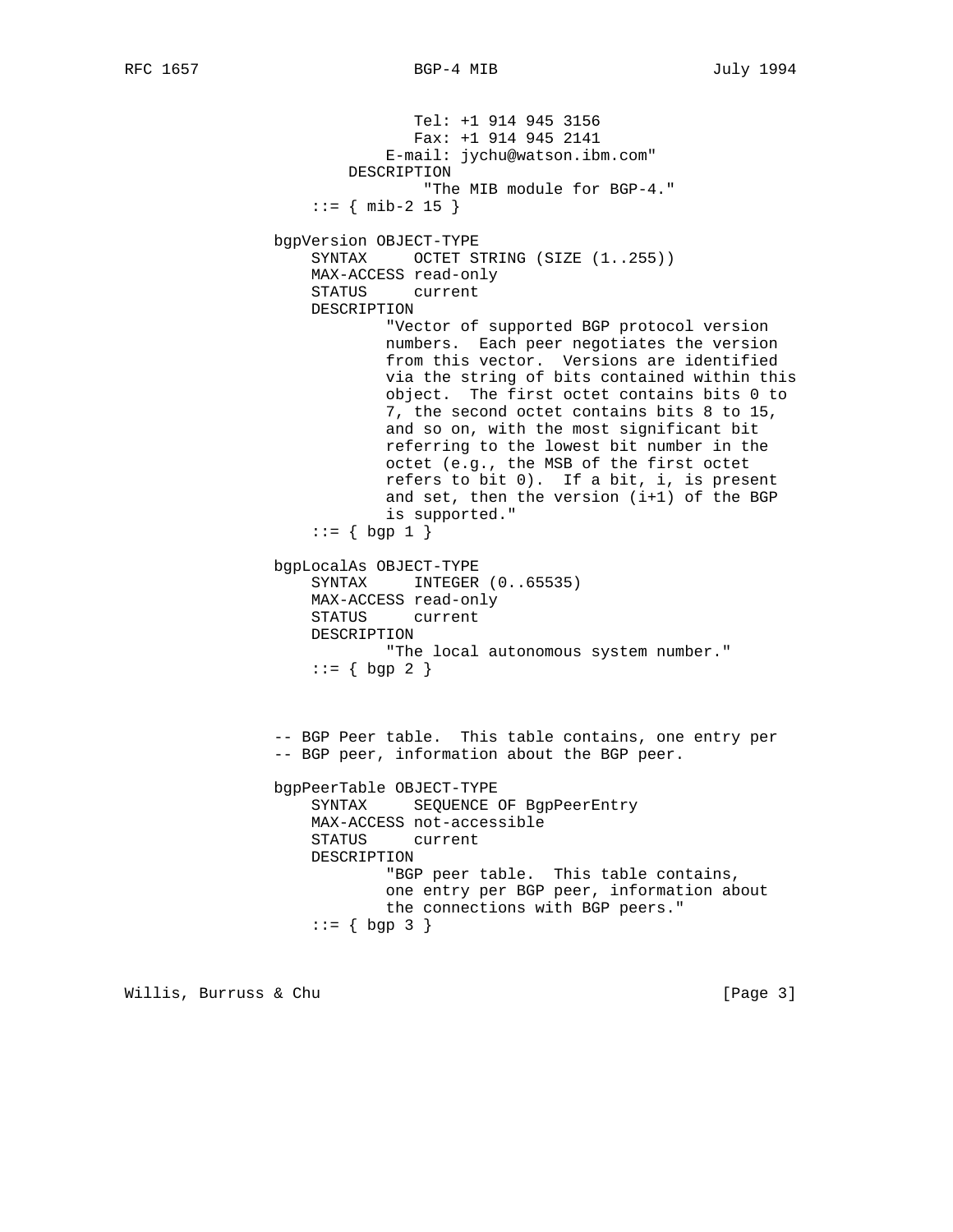bgpPeerEntry OBJECT-TYPE SYNTAX BgpPeerEntry MAX-ACCESS not-accessible STATUS current DESCRIPTION "Entry containing information about the connection with a BGP peer." INDEX { bgpPeerRemoteAddr }  $::=$  { bgpPeerTable 1 } BgpPeerEntry ::= SEQUENCE { bgpPeerIdentifier IpAddress, bgpPeerState INTEGER, bgpPeerAdminStatus INTEGER, bgpPeerNegotiatedVersion Integer32, bgpPeerLocalAddr IpAddress, bgpPeerLocalPort INTEGER, bgpPeerRemoteAddr IpAddress, bgpPeerRemotePort INTEGER, bgpPeerRemoteAs INTEGER, bgpPeerInUpdates Counter32, bgpPeerOutUpdates Counter32, bgpPeerInTotalMessages Counter32, bgpPeerOutTotalMessages Counter32, bgpPeerLastError OCTET STRING, bgpPeerFsmEstablishedTransitions Counter32, bgpPeerFsmEstablishedTime Gauge32, bgpPeerConnectRetryInterval INTEGER, bgpPeerHoldTime INTEGER, bgpPeerKeepAlive

Willis, Burruss & Chu and the control of the control of the control of the control of the control of the control of the control of the control of the control of the control of the control of the control of the control of t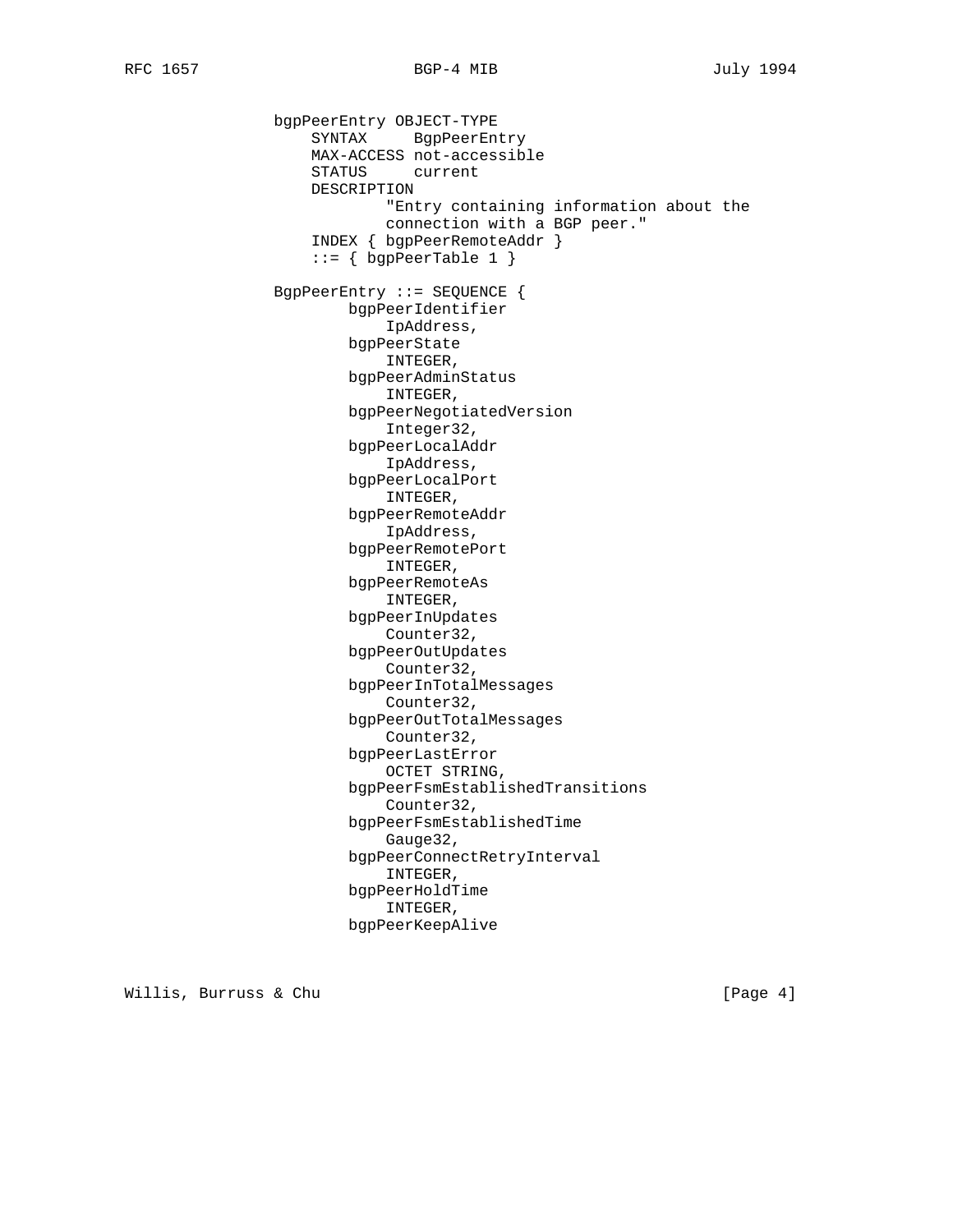```
 INTEGER,
                      bgpPeerHoldTimeConfigured
                          INTEGER,
                      bgpPeerKeepAliveConfigured
                         INTEGER,
                      bgpPeerMinASOriginationInterval
                         INTEGER,
                      bgpPeerMinRouteAdvertisementInterval
                         INTEGER,
                      bgpPeerInUpdateElapsedTime
                     Gauge32
}
              bgpPeerIdentifier OBJECT-TYPE
                  SYNTAX IpAddress
                  MAX-ACCESS read-only
                  STATUS current
                  DESCRIPTION
                         "The BGP Identifier of this entry's BGP
                         peer."
                 ::= { bgpPeerEntry 1 }
              bgpPeerState OBJECT-TYPE
                  SYNTAX INTEGER {
                                     idle(1),
                                     connect(2),
                                     active(3),
                                     opensent(4),
                                     openconfirm(5),
                                     established(6)
}
                  MAX-ACCESS read-only
                  STATUS current
                  DESCRIPTION
                          "The BGP peer connection state."
                  ::= { bgpPeerEntry 2 }
              bgpPeerAdminStatus OBJECT-TYPE
                  SYNTAX INTEGER {
                                     stop(1),
                            start(2)
}
                  MAX-ACCESS read-write
                  STATUS current
                  DESCRIPTION
                          "The desired state of the BGP connection.
                         A transition from 'stop' to 'start' will
                         cause the BGP Start Event to be generated.
```
Willis, Burruss & Chu **interest and the Church Control** (Page 5)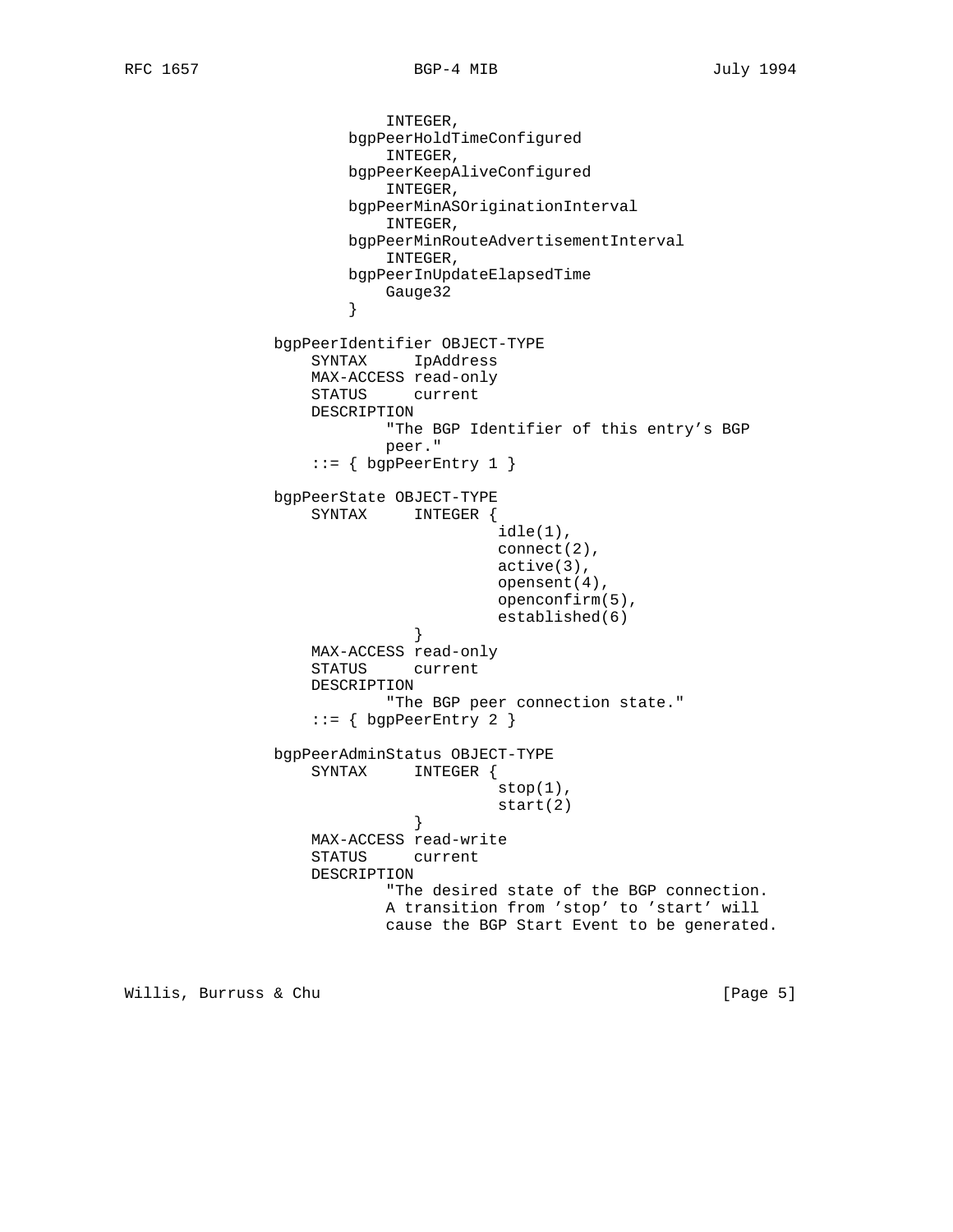A transition from 'start' to 'stop' will cause the BGP Stop Event to be generated. This parameter can be used to restart BGP peer connections. Care should be used in providing write access to this object without adequate authentication." ::= { bgpPeerEntry 3 } bgpPeerNegotiatedVersion OBJECT-TYPE SYNTAX Integer32 MAX-ACCESS read-only STATUS current DESCRIPTION "The negotiated version of BGP running between the two peers."  $::=$  { bgpPeerEntry 4 } bgpPeerLocalAddr OBJECT-TYPE SYNTAX IpAddress MAX-ACCESS read-only STATUS current DESCRIPTION "The local IP address of this entry's BGP connection." ::= { bgpPeerEntry 5 } bgpPeerLocalPort OBJECT-TYPE SYNTAX INTEGER (0..65535) MAX-ACCESS read-only STATUS current DESCRIPTION "The local port for the TCP connection between the BGP peers."  $::=$  { bqpPeerEntry 6 } bgpPeerRemoteAddr OBJECT-TYPE SYNTAX IpAddress MAX-ACCESS read-only STATUS current DESCRIPTION "The remote IP address of this entry's BGP peer."  $::=$  { bgpPeerEntry 7 } bgpPeerRemotePort OBJECT-TYPE SYNTAX INTEGER (0..65535) MAX-ACCESS read-only STATUS current

Willis, Burruss & Chu **interest and the Church Control** (Page 6)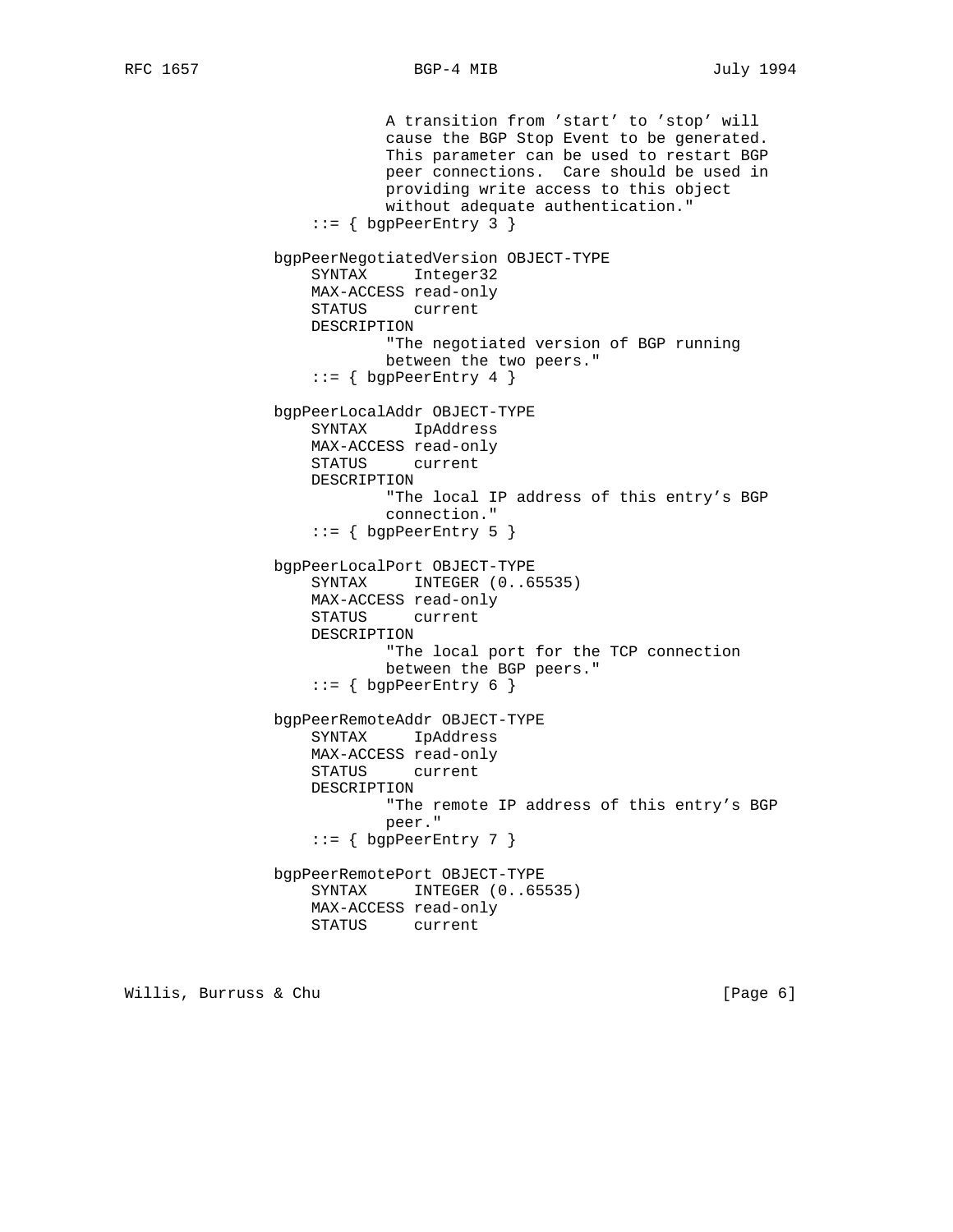DESCRIPTION "The remote port for the TCP connection between the BGP peers. Note that the objects bgpPeerLocalAddr, bgpPeerLocalPort, bgpPeerRemoteAddr and bgpPeerRemotePort provide the appropriate reference to the standard MIB TCP connection table." ::= { bgpPeerEntry 8 } bgpPeerRemoteAs OBJECT-TYPE SYNTAX INTEGER (0..65535) MAX-ACCESS read-only STATUS current DESCRIPTION "The remote autonomous system number."  $::=$  { bgpPeerEntry 9 } bgpPeerInUpdates OBJECT-TYPE SYNTAX Counter32 MAX-ACCESS read-only STATUS current DESCRIPTION "The number of BGP UPDATE messages received on this connection. This object should be initialized to zero (0) when the connection is established." ::= { bgpPeerEntry 10 } bgpPeerOutUpdates OBJECT-TYPE SYNTAX Counter32 MAX-ACCESS read-only STATUS current DESCRIPTION "The number of BGP UPDATE messages transmitted on this connection. This object should be initialized to zero (0) when the connection is established." ::= { bgpPeerEntry 11 } bgpPeerInTotalMessages OBJECT-TYPE SYNTAX Counter32 MAX-ACCESS read-only STATUS current DESCRIPTION "The total number of messages received from the remote peer on this connection. This object should be initialized to zero

Willis, Burruss & Chu **interest and the Church Control** (Page 7)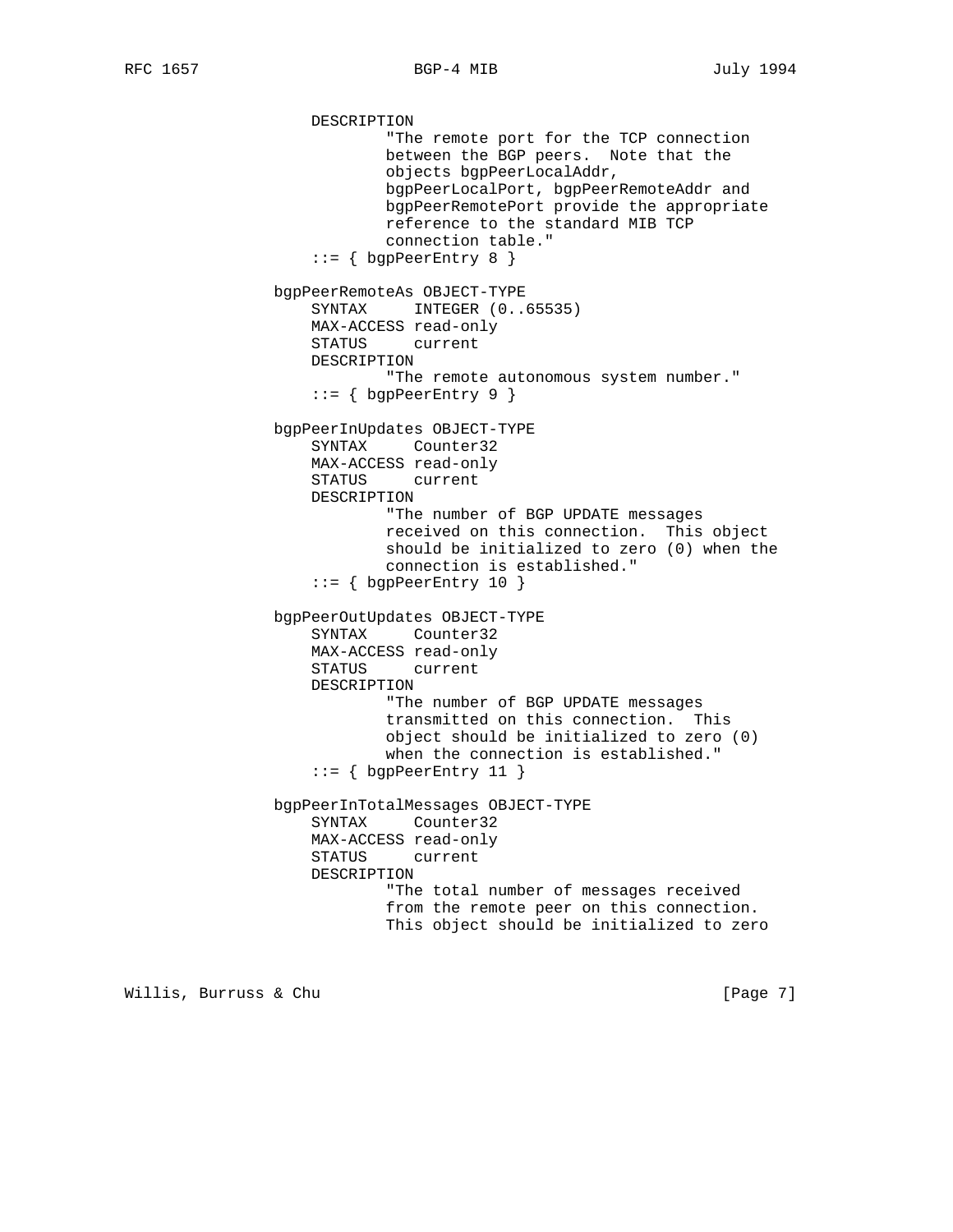## RFC 1657 BGP-4 MIB July 1994

 when the connection is established."  $::=$  { bgpPeerEntry 12 } bgpPeerOutTotalMessages OBJECT-TYPE SYNTAX Counter32 MAX-ACCESS read-only STATUS current DESCRIPTION "The total number of messages transmitted to the remote peer on this connection. This object should be initialized to zero when the connection is established."  $::=$  { bqpPeerEntry 13 } bgpPeerLastError OBJECT-TYPE SYNTAX OCTET STRING (SIZE (2)) MAX-ACCESS read-only STATUS current DESCRIPTION "The last error code and subcode seen by this peer on this connection. If no error has occurred, this field is zero. Otherwise, the first byte of this two byte OCTET STRING contains the error code, and the second byte contains the subcode."  $::=$  { bgpPeerEntry 14 } bgpPeerFsmEstablishedTransitions OBJECT-TYPE SYNTAX Counter32 MAX-ACCESS read-only STATUS current DESCRIPTION "The total number of times the BGP FSM transitioned into the established state."  $::= \{$  bgpPeerEntry 15 } bgpPeerFsmEstablishedTime OBJECT-TYPE SYNTAX Gauge32 MAX-ACCESS read-only STATUS current DESCRIPTION "This timer indicates how long (in seconds) this peer has been in the Established state or how long since this peer was last in the Established state. It is set to zero when a new peer is configured or the router is booted."

Willis, Burruss & Chu **interest and the Church Control** control of the entriest of  $[Page 8]$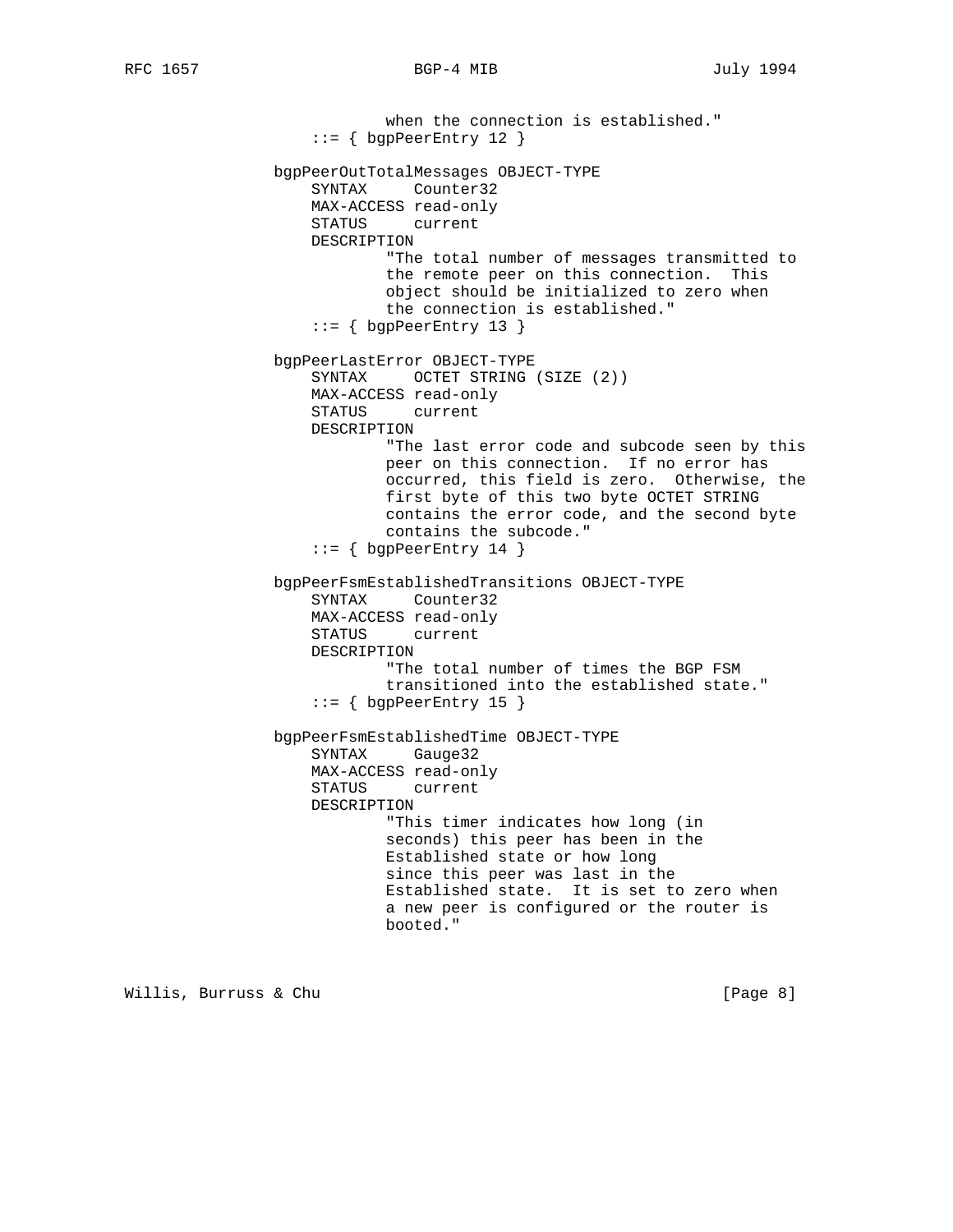::= { bgpPeerEntry 16 } bgpPeerConnectRetryInterval OBJECT-TYPE SYNTAX INTEGER (1..65535) MAX-ACCESS read-write STATUS current DESCRIPTION "Time interval in seconds for the ConnectRetry timer. The suggested value for this timer is 120 seconds."  $::=$  { bgpPeerEntry 17 } bgpPeerHoldTime OBJECT-TYPE SYNTAX INTEGER ( 0 | 3..65535 ) MAX-ACCESS read-only STATUS current DESCRIPTION "Time interval in seconds for the Hold Timer established with the peer. The value of this object is calculated by this BGP speaker by using the smaller of the value in bgpPeerHoldTimeConfigured and the Hold Time received in the OPEN message. This value must be at lease three seconds if it is not zero (0) in which case the Hold Timer has not been established with the peer, or, the value of bgpPeerHoldTimeConfigured is zero (0)." ::= { bgpPeerEntry 18 } bgpPeerKeepAlive OBJECT-TYPE SYNTAX INTEGER ( 0 | 1..21845 ) MAX-ACCESS read-only STATUS current DESCRIPTION "Time interval in seconds for the KeepAlive timer established with the peer. The value of this object is calculated by this BGP speaker such that, when compared with bgpPeerHoldTime, it has the same proportion as what bgpPeerKeepAliveConfigured has when compared with bgpPeerHoldTimeConfigured. If the value of this object is zero (0), it indicates that the KeepAlive timer has not been established with the peer, or, the value of bgpPeerKeepAliveConfigured is zero (0)."

Willis, Burruss & Chu **interpretational control** [Page 9]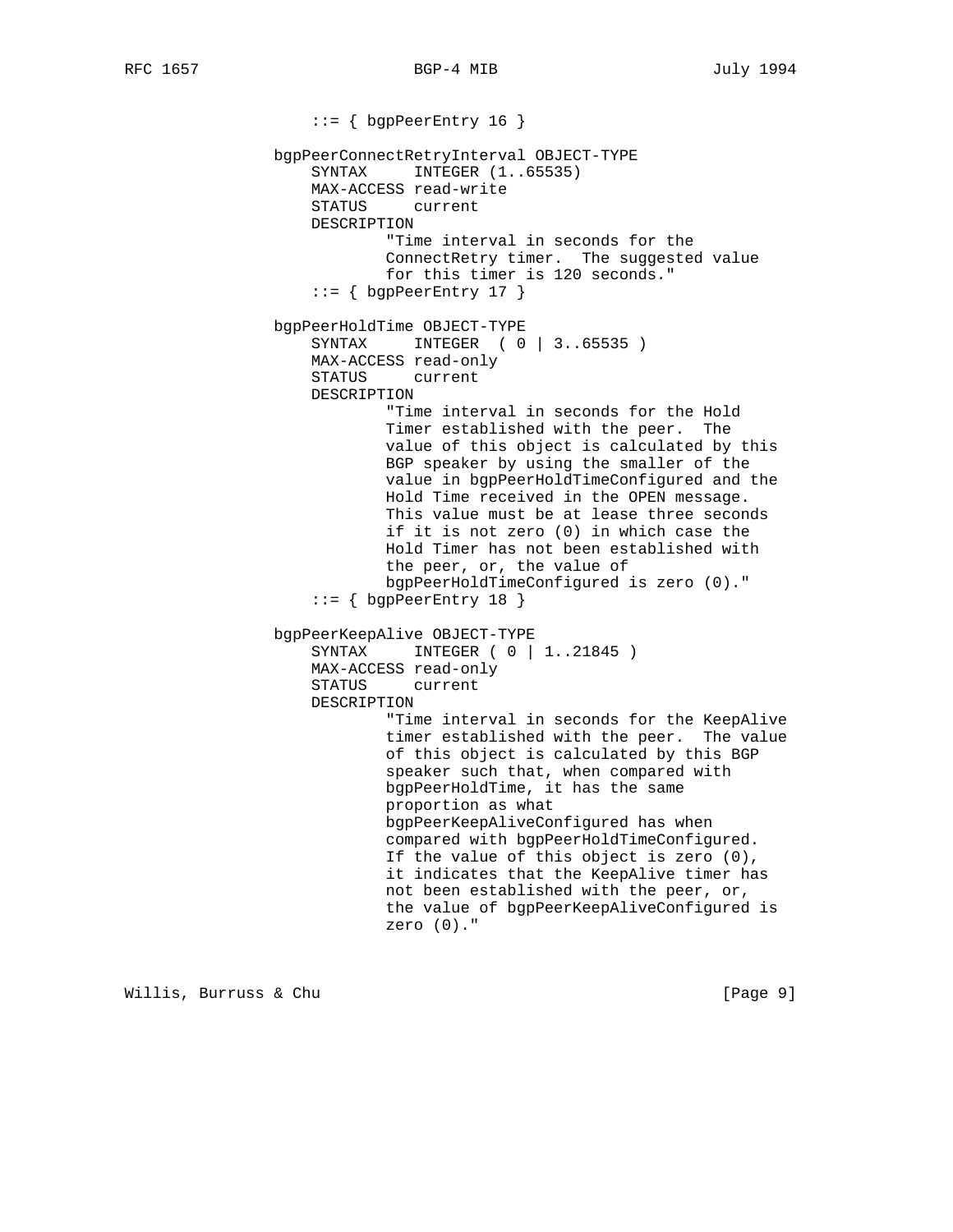::= { bgpPeerEntry 19 } bgpPeerHoldTimeConfigured OBJECT-TYPE SYNTAX INTEGER ( 0 | 3..65535 ) MAX-ACCESS read-write STATUS current DESCRIPTION "Time interval in seconds for the Hold Time configured for this BGP speaker with this peer. This value is placed in an OPEN message sent to this peer by this BGP speaker, and is compared with the Hold Time field in an OPEN message received from the peer when determining the Hold Time (bgpPeerHoldTime) with the peer. This value must not be less than three seconds if it is not zero (0) in which case the Hold Time is NOT to be established with the peer. The suggested value for this timer is 90 seconds." ::= { bgpPeerEntry 20 } bgpPeerKeepAliveConfigured OBJECT-TYPE SYNTAX INTEGER ( 0 | 1..21845 ) MAX-ACCESS read-write STATUS current DESCRIPTION "Time interval in seconds for the KeepAlive timer configured for this BGP speaker with this peer. The value of this object will only determine the KEEPALIVE messages' frequency relative to the value specified in bgpPeerHoldTimeConfigured; the actual time interval for the KEEPALIVE messages is indicated by bgpPeerKeepAlive. A reasonable maximum value for this timer would be configured to be one third of that of bgpPeerHoldTimeConfigured. If the value of this object is zero (0), no periodical KEEPALIVE messages are sent to the peer after the BGP connection has been established. The suggested value for this timer is 30 seconds."  $::=$  { bgpPeerEntry 21 }

Willis, Burruss & Chu **interpretational control** [Page 10]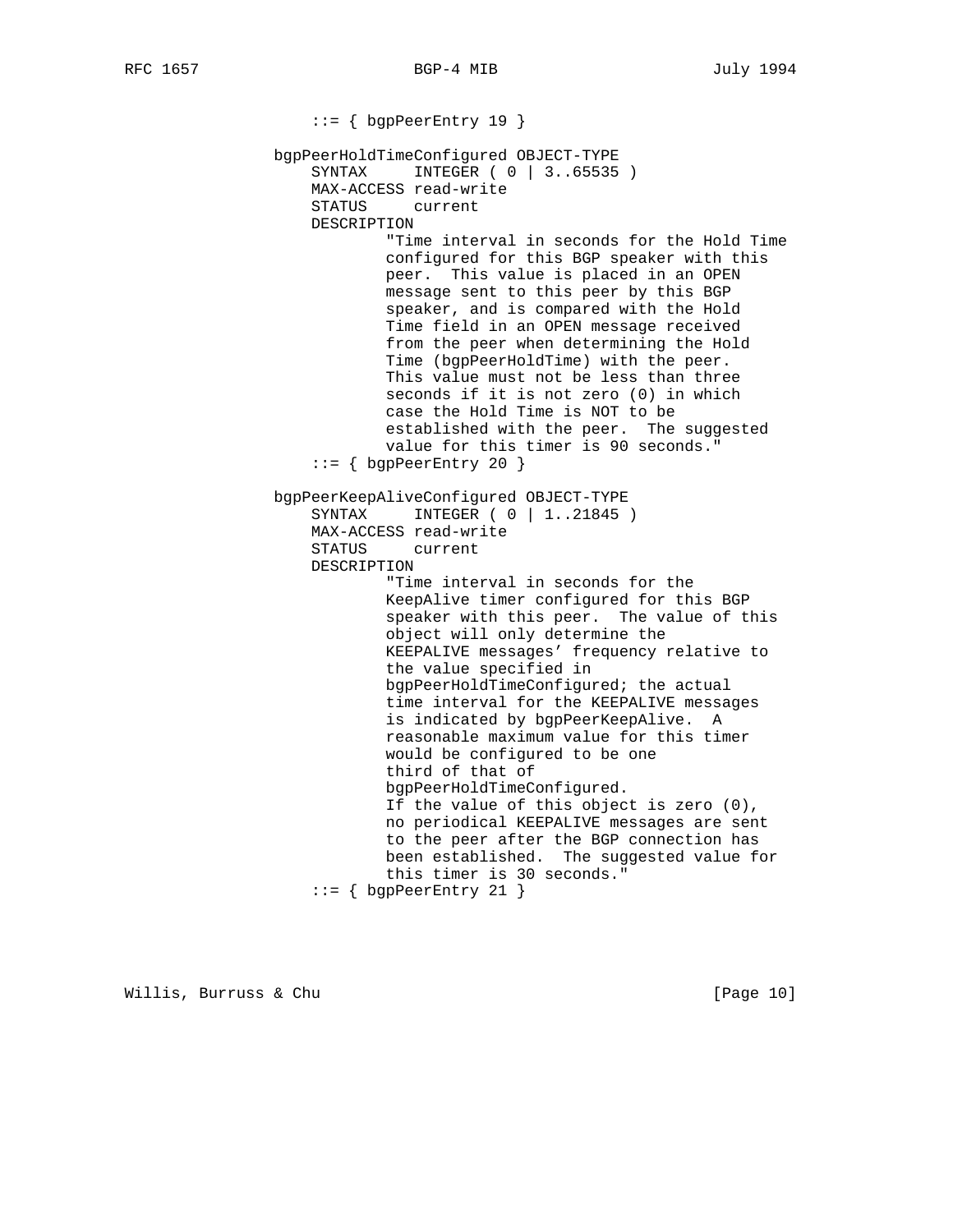```
 bgpPeerMinASOriginationInterval OBJECT-TYPE
    SYNTAX INTEGER (1..65535)
    MAX-ACCESS read-write
    STATUS current
   DESCRIPTION
            "Time interval in seconds for the
            MinASOriginationInterval timer.
            The suggested value for this timer is 15
            seconds."
    ::= { bgpPeerEntry 22 }
bgpPeerMinRouteAdvertisementInterval OBJECT-TYPE
   SYNTAX INTEGER (1..65535)
    MAX-ACCESS read-write
    STATUS current
   DESCRIPTION
            "Time interval in seconds for the
            MinRouteAdvertisementInterval timer.
            The suggested value for this timer is 30
            seconds."
    ::= { bgpPeerEntry 23 }
bgpPeerInUpdateElapsedTime OBJECT-TYPE
    SYNTAX Gauge32
   MAX-ACCESS read-only
   STATUS current
   DESCRIPTION
            "Elapsed time in seconds since the last BGP
            UPDATE message was received from the peer.
            Each time bgpPeerInUpdates is incremented,
            the value of this object is set to zero
            (0)."
    ::= { bgpPeerEntry 24 }
bgpIdentifier OBJECT-TYPE
    SYNTAX IpAddress
    MAX-ACCESS read-only
    STATUS current
   DESCRIPTION
            "The BGP Identifier of local system."
   ::= \{ \text{ bgp } 4 \}
```
Willis, Burruss & Chu [Page 11]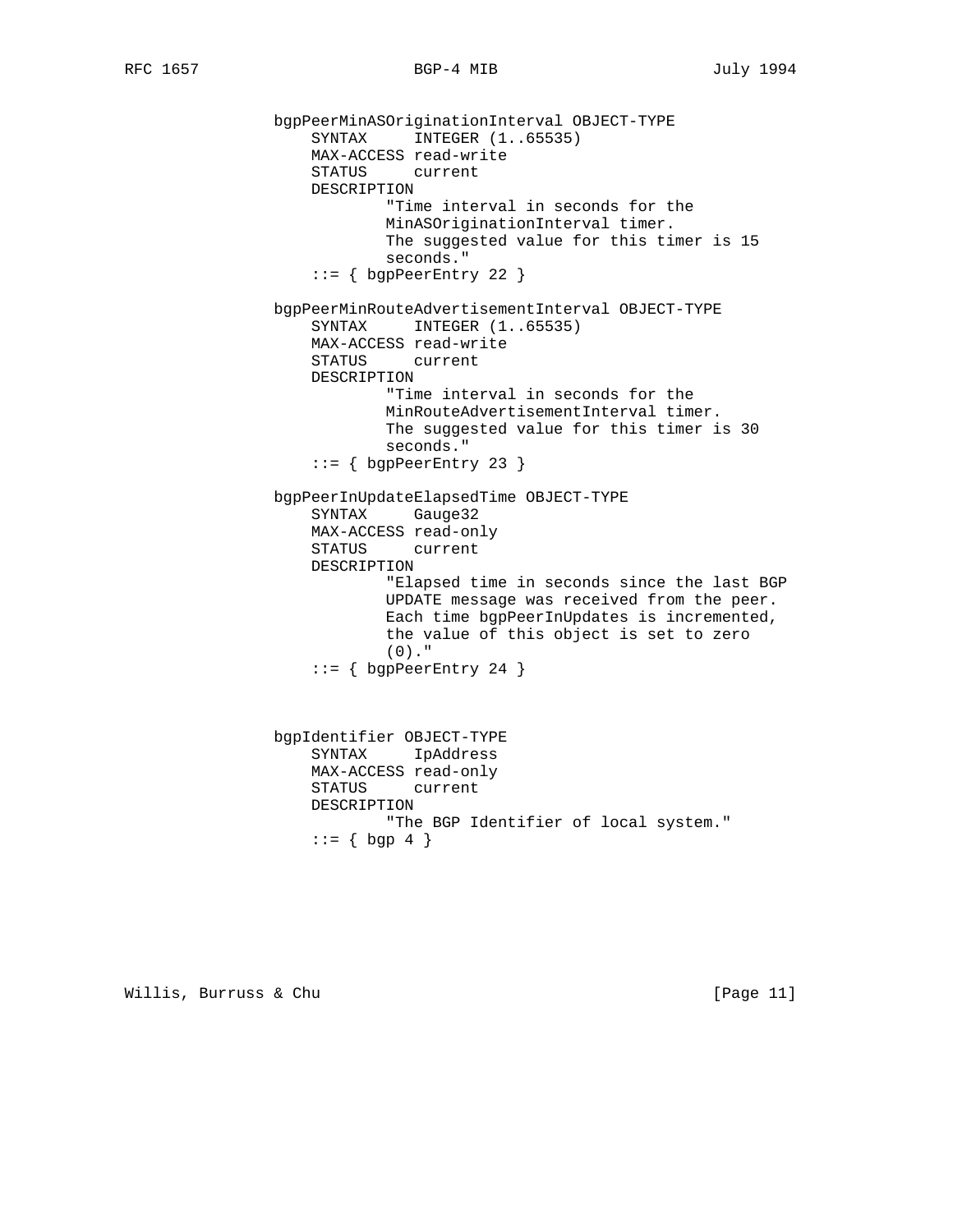## RFC 1657 BGP-4 MIB July 1994

```
 -- Received Path Attribute Table. This table contains,
                -- one entry per path to a network, path attributes
                -- received from all peers running BGP version 3 or
                -- less. This table is deprecated.
                bgpRcvdPathAttrTable OBJECT-TYPE
                    SYNTAX SEQUENCE OF BgpPathAttrEntry
                    MAX-ACCESS not-accessible
                    STATUS obsolete
                    DESCRIPTION
                            "The BGP Received Path Attribute Table
                            contains information about paths to
                            destination networks received from all
                            peers running BGP version 3 or less."
                   : := \{ \text{bgp } 5 \} bgpPathAttrEntry OBJECT-TYPE
                    SYNTAX BgpPathAttrEntry
                    MAX-ACCESS not-accessible
                    STATUS obsolete
                    DESCRIPTION
                            "Information about a path to a network."
                   INDEX { bgpPathAttrDestNetwork,<br>bgpPathAttrPeer }
                            bgpPathAttrPeer }
                    ::= { bgpRcvdPathAttrTable 1 }
                BgpPathAttrEntry ::= SEQUENCE {
                    bgpPathAttrPeer
                         IpAddress,
                    bgpPathAttrDestNetwork
                         IpAddress,
                    bgpPathAttrOrigin
                         INTEGER,
                    bgpPathAttrASPath
                         OCTET STRING,
                    bgpPathAttrNextHop
                         IpAddress,
                    bgpPathAttrInterASMetric
                Integer32
}
                bgpPathAttrPeer OBJECT-TYPE
                    SYNTAX IpAddress
                    MAX-ACCESS read-only
                    STATUS obsolete
                    DESCRIPTION
                            "The IP address of the peer where the path
                            information was learned."
```
Willis, Burruss & Chu [Page 12]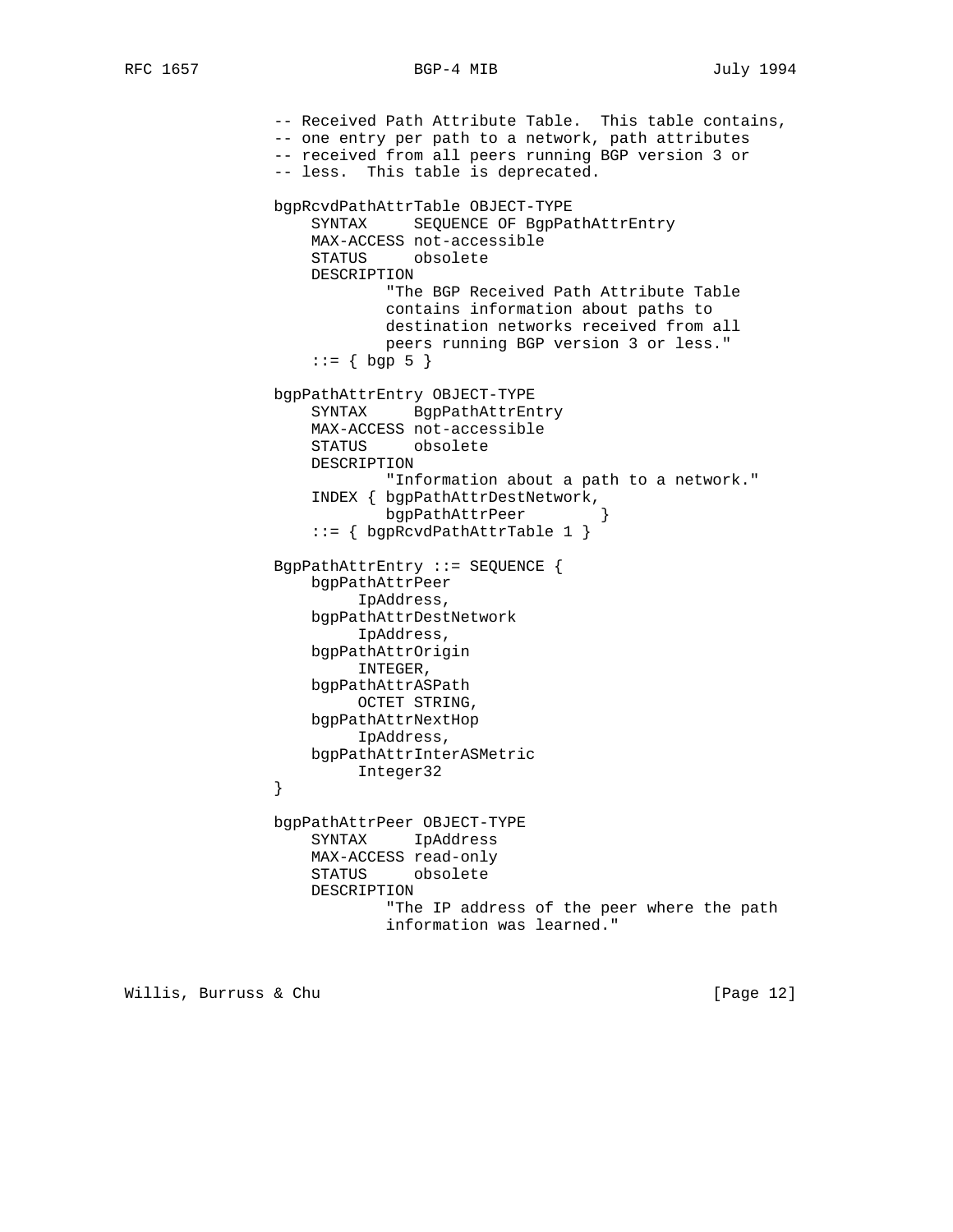::= { bgpPathAttrEntry 1 } bgpPathAttrDestNetwork OBJECT-TYPE SYNTAX IpAddress MAX-ACCESS read-only STATUS obsolete DESCRIPTION "The address of the destination network." ::= { bgpPathAttrEntry 2 } bgpPathAttrOrigin OBJECT-TYPE SYNTAX INTEGER { igp(1),-- networks are interior egp(2),-- networks learned via EGP incomplete(3) -- undetermined } } MAX-ACCESS read-only STATUS obsolete DESCRIPTION "The ultimate origin of the path information." ::= { bgpPathAttrEntry 3 } bgpPathAttrASPath OBJECT-TYPE SYNTAX OCTET STRING (SIZE (2..255)) MAX-ACCESS read-only STATUS obsolete DESCRIPTION "The set of ASs that must be traversed to reach the network. This object is probably best represented as SEQUENCE OF INTEGER. For SMI compatibility, though, it is represented as OCTET STRING. Each AS is represented as a pair of octets according to the following algorithm: first-byte-of-pair = ASNumber / 256; second-byte-of-pair = ASNumber & 255;"  $::=$  { bgpPathAttrEntry 4 } bgpPathAttrNextHop OBJECT-TYPE SYNTAX IpAddress MAX-ACCESS read-only STATUS obsolete DESCRIPTION "The address of the border router that should be used for the destination network." ::= { bgpPathAttrEntry 5 }

Willis, Burruss & Chu **interpretational control** [Page 13]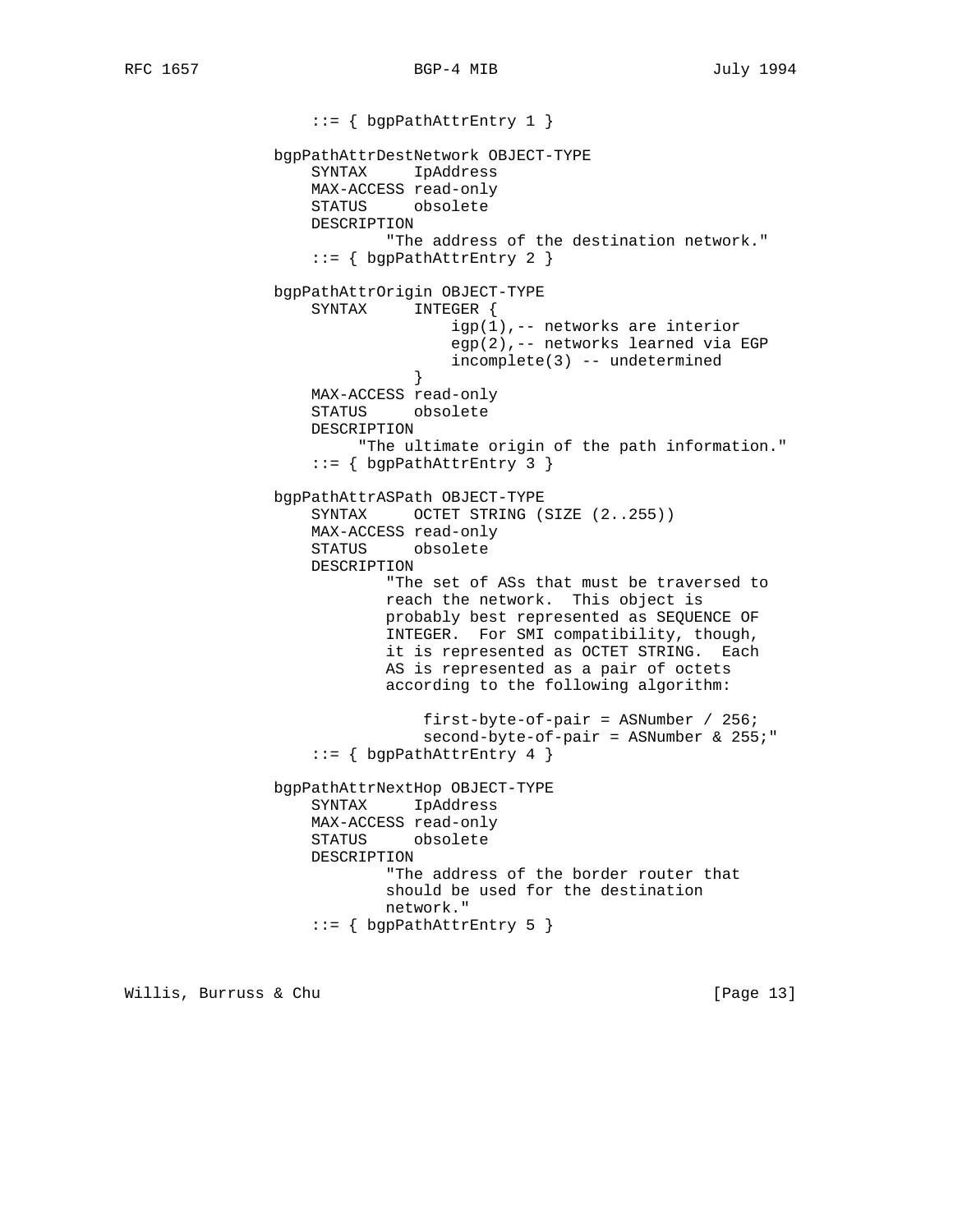```
 bgpPathAttrInterASMetric OBJECT-TYPE
    SYNTAX Integer32
    MAX-ACCESS read-only
    STATUS obsolete
   DESCRIPTION
            "The optional inter-AS metric. If this
            attribute has not been provided for this
            route, the value for this object is 0."
    ::= { bgpPathAttrEntry 6 }
-- BGP-4 Received Path Attribute Table. This table
-- contains, one entry per path to a network, path
-- attributes received from all peers running BGP-4.
bgp4PathAttrTable OBJECT-TYPE
    SYNTAX SEQUENCE OF Bgp4PathAttrEntry
   MAX-ACCESS not-accessible
   STATUS current
   DESCRIPTION
            "The BGP-4 Received Path Attribute Table
            contains information about paths to
            destination networks received from all
           BGP4 peers."
   ::= \{ \text{ bgp } 6 \} bgp4PathAttrEntry OBJECT-TYPE
    SYNTAX Bgp4PathAttrEntry
   MAX-ACCESS not-accessible
    STATUS current
   DESCRIPTION
            "Information about a path to a network."
    INDEX { bgp4PathAttrIpAddrPrefix,
            bgp4PathAttrIpAddrPrefixLen,
            bgp4PathAttrPeer }
    ::= { bgp4PathAttrTable 1 }
Bgp4PathAttrEntry ::= SEQUENCE {
    bgp4PathAttrPeer
         IpAddress,
   bgp4PathAttrIpAddrPrefixLen
         INTEGER,
    bgp4PathAttrIpAddrPrefix
         IpAddress,
    bgp4PathAttrOrigin
         INTEGER,
   bgp4PathAttrASPathSegment
```
Willis, Burruss & Chu **interpretational control** [Page 14]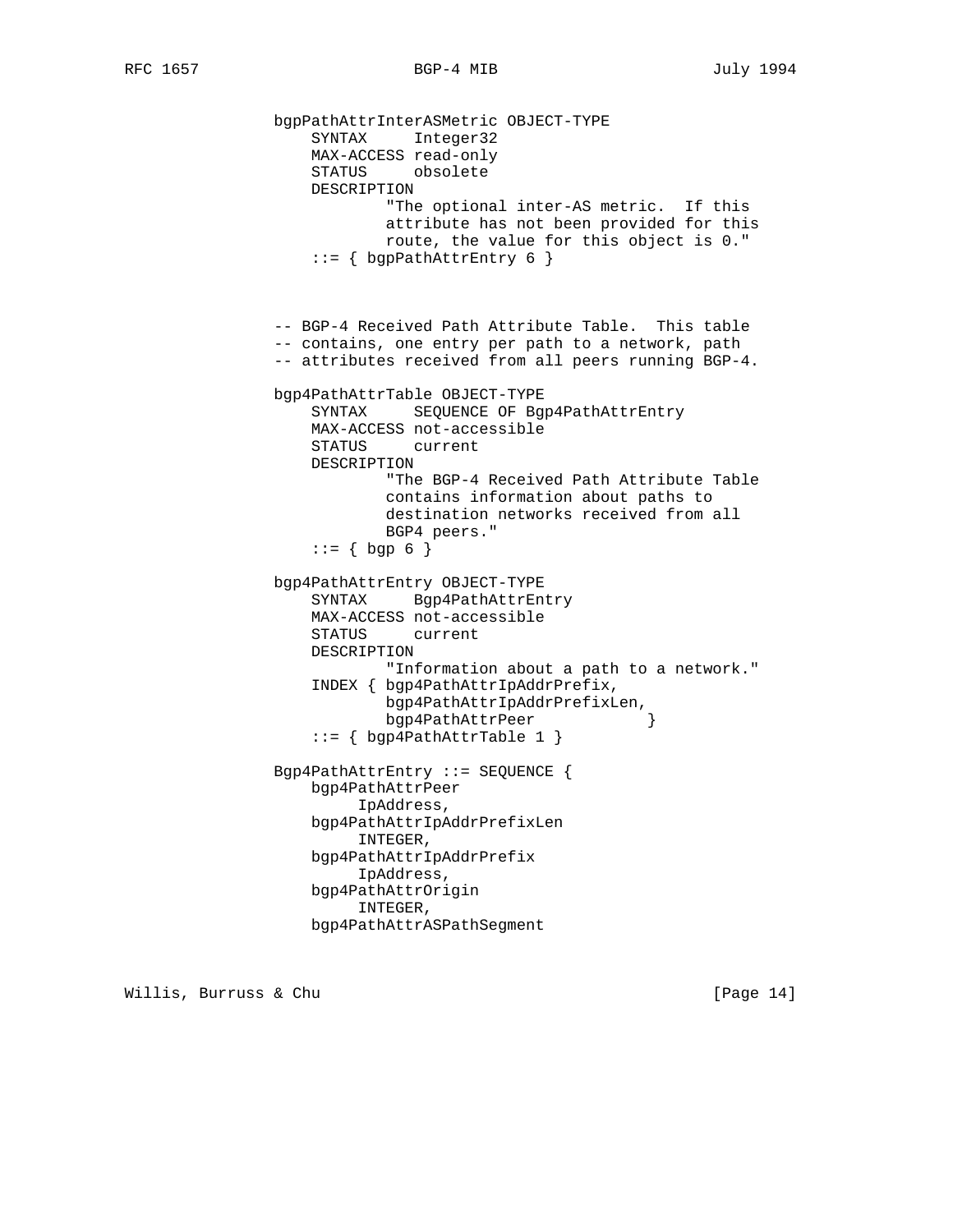}

 OCTET STRING, bgp4PathAttrNextHop IpAddress, bgp4PathAttrMultiExitDisc INTEGER, bgp4PathAttrLocalPref INTEGER, bgp4PathAttrAtomicAggregate INTEGER, bgp4PathAttrAggregatorAS INTEGER, bgp4PathAttrAggregatorAddr IpAddress, bgp4PathAttrCalcLocalPref INTEGER, bgp4PathAttrBest INTEGER, bgp4PathAttrUnknown OCTET STRING bgp4PathAttrPeer OBJECT-TYPE SYNTAX IpAddress MAX-ACCESS read-only STATUS current DESCRIPTION

 "The IP address of the peer where the path information was learned." ::= { bgp4PathAttrEntry 1 }

 bgp4PathAttrIpAddrPrefixLen OBJECT-TYPE SYNTAX INTEGER (0..32) MAX-ACCESS read-only STATUS current DESCRIPTION "Length in bits of the IP address prefix in the Network Layer Reachability Information field." ::= { bgp4PathAttrEntry 2 }

 bgp4PathAttrIpAddrPrefix OBJECT-TYPE SYNTAX IpAddress MAX-ACCESS read-only STATUS current DESCRIPTION "An IP address prefix in the Network Layer Reachability Information field. This object

Willis, Burruss & Chu [Page 15]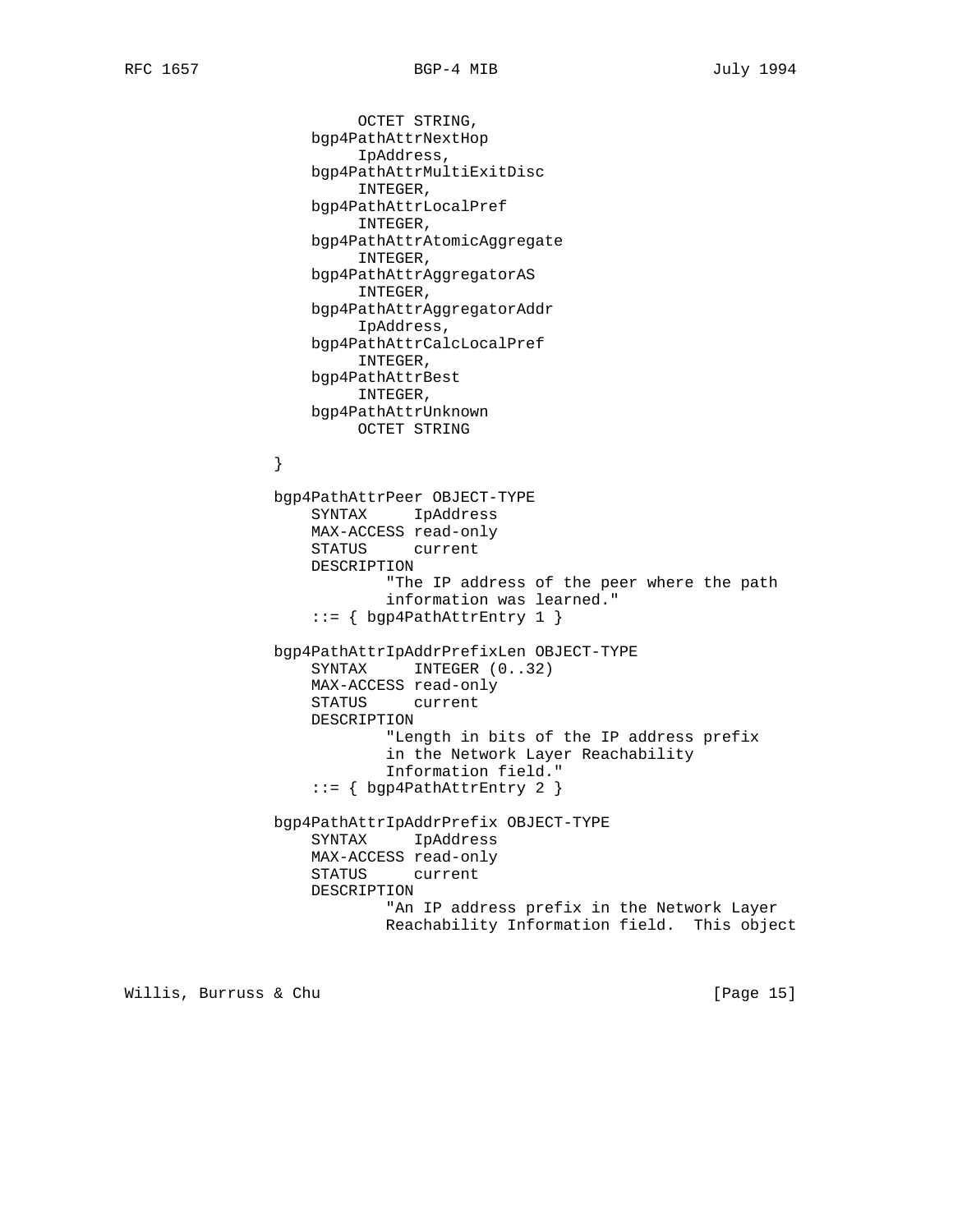is an IP address containing the prefix with length specified by bgp4PathAttrIpAddrPrefixLen. Any bits beyond the length specified by bgp4PathAttrIpAddrPrefixLen are zeroed." ::= { bgp4PathAttrEntry 3 } bgp4PathAttrOrigin OBJECT-TYPE SYNTAX INTEGER { igp(1),-- networks are interior egp(2),-- networks learned -- via EGP incomplete(3) -- undetermined } MAX-ACCESS read-only STATUS current DESCRIPTION "The ultimate origin of the path information."  $::= \{ \text{bgp4PathAttrEntry 4 } \}$  bgp4PathAttrASPathSegment OBJECT-TYPE SYNTAX OCTET STRING (SIZE (2..255)) MAX-ACCESS read-only STATUS current DESCRIPTION "The sequence of AS path segments. Each AS path segment is represented by a triple <type, length, value>. The type is a 1-octet field which has two possible values: 1 AS\_SET: unordered set of ASs a route in the UPDATE message has traversed 2 AS\_SEQUENCE: ordered set of ASs a route in the UPDATE message has traversed. The length is a 1-octet field containing the number of ASs in the value field. The value field contains one or more AS numbers, each AS is represented in the octet string as a pair of octets according to the following algorithm:

Willis, Burruss & Chu and the control of the control of the control of the control of the control of the control of the control of the control of the control of the control of the control of the control of the control of t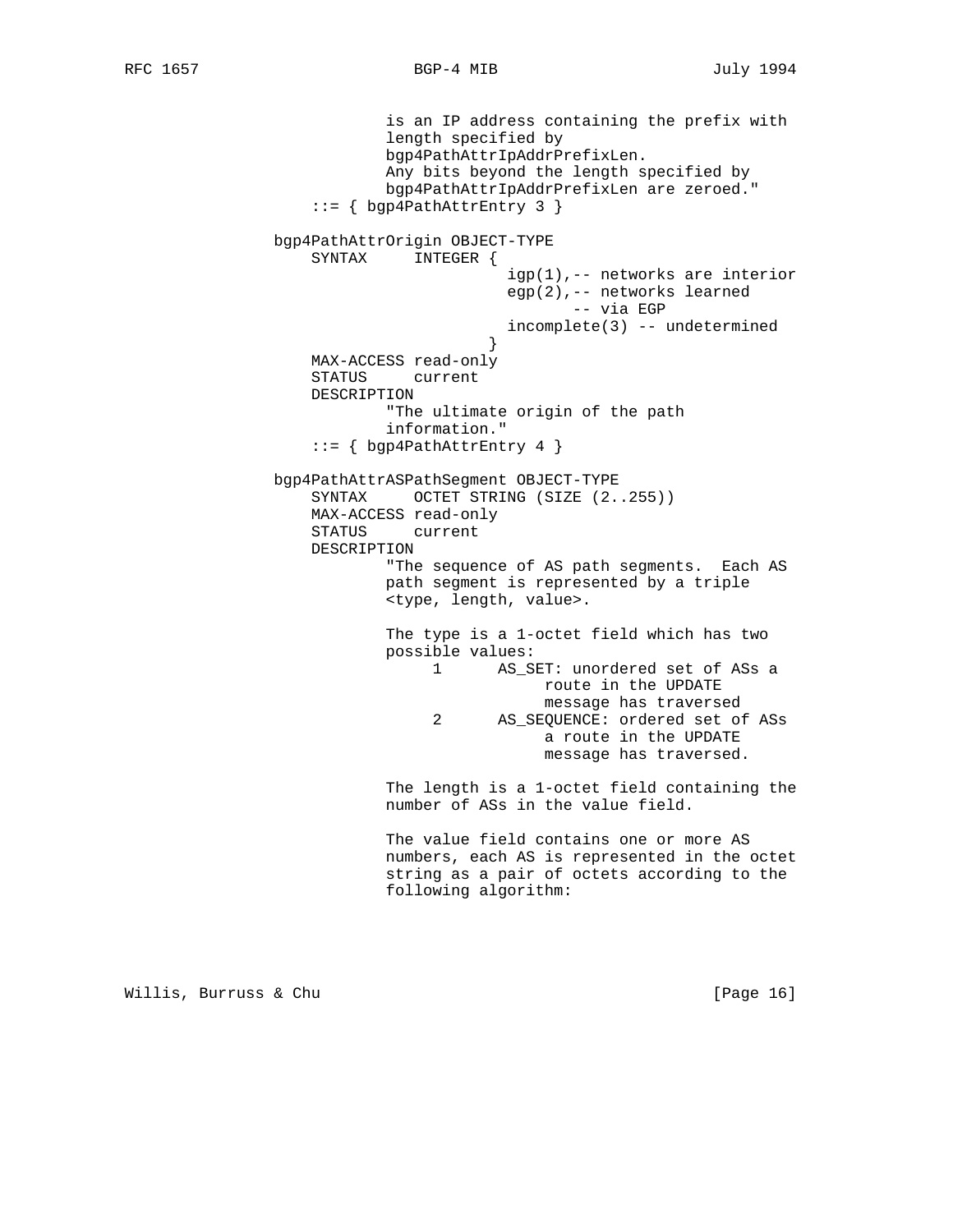```
 first-byte-of-pair = ASNumber / 256;
                               second-byte-of-pair = ASNumber & 255;"
                   ::= { bgp4PathAttrEntry 5 }
               bgp4PathAttrNextHop OBJECT-TYPE
                   SYNTAX IpAddress
                   MAX-ACCESS read-only
                   STATUS current
                   DESCRIPTION
                           "The address of the border router that
                           should be used for the destination
                           network."
                   ::= { bgp4PathAttrEntry 6 }
               bgp4PathAttrMultiExitDisc OBJECT-TYPE
                  SYNTAX INTEGER (-1..2147483647)
                   MAX-ACCESS read-only
                   STATUS current
                   DESCRIPTION
                           "This metric is used to discriminate
                           between multiple exit points to an
                           adjacent autonomous system. A value of -1
                           indicates the absence of this attribute."
                   ::= { bgp4PathAttrEntry 7 }
               bgp4PathAttrLocalPref OBJECT-TYPE
                  SYNTAX INTEGER (-1..2147483647)
                   MAX-ACCESS read-only
                   STATUS current
                   DESCRIPTION
                           "The originating BGP4 speaker's degree of
                           preference for an advertised route. A
                           value of -1 indicates the absence of this
                           attribute."
                   ::= { bgp4PathAttrEntry 8 }
               bgp4PathAttrAtomicAggregate OBJECT-TYPE
                   SYNTAX INTEGER {
                                  lessSpecificRrouteNotSelected(1),
                                  lessSpecificRouteSelected(2)
}
                   MAX-ACCESS read-only
                   STATUS current
                   DESCRIPTION
                           "Whether or not the local system has
                           selected a less specific route without
                           selecting a more specific route."
                   ::= { bgp4PathAttrEntry 9 }
```
Willis, Burruss & Chu **interpretational contracts** (Page 17)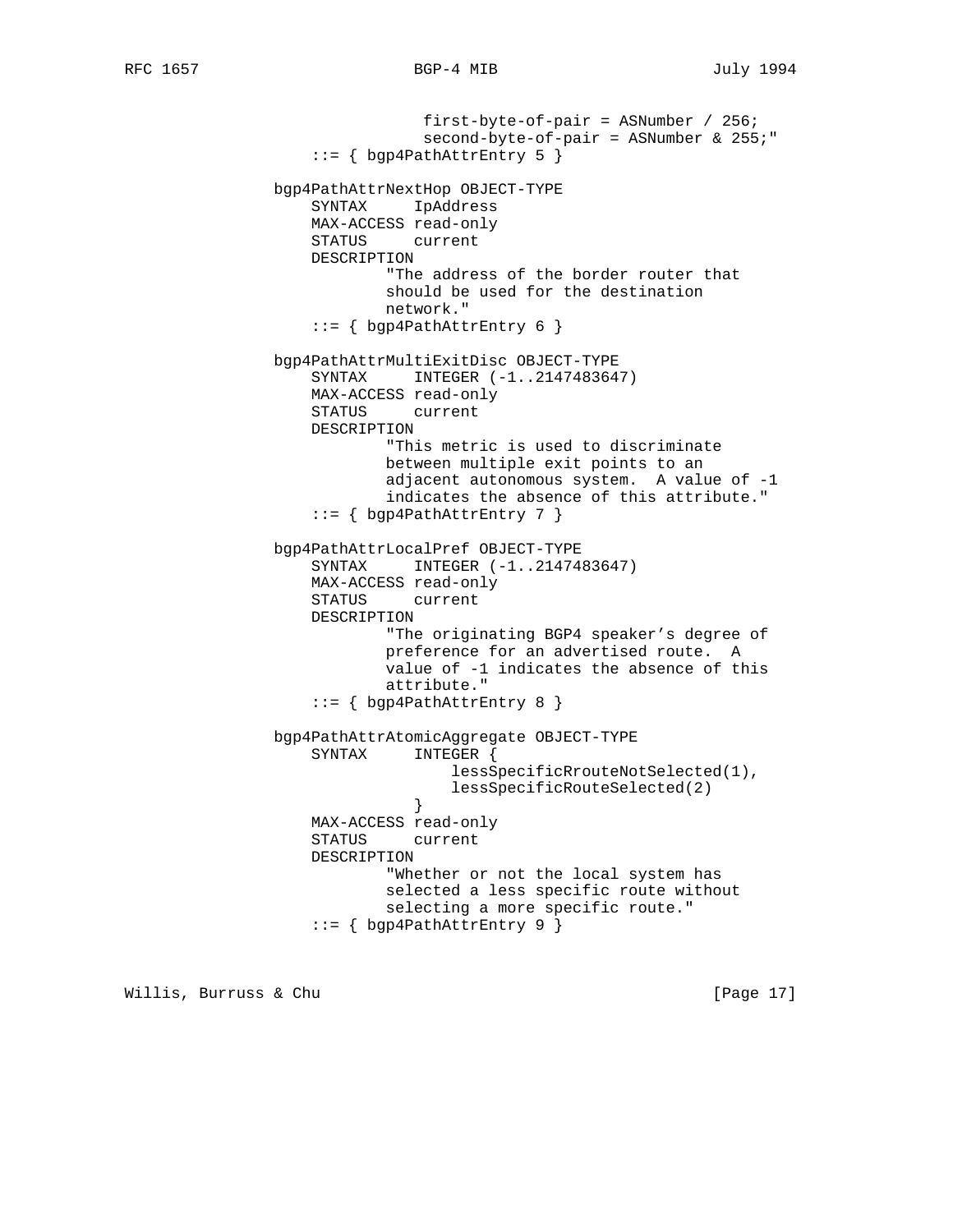```
 bgp4PathAttrAggregatorAS OBJECT-TYPE
                   SYNTAX INTEGER (0..65535)
                   MAX-ACCESS read-only
                   STATUS current
                   DESCRIPTION
                           "The AS number of the last BGP4 speaker that
                           performed route aggregation. A value of
                           zero (0) indicates the absence of this
                           attribute."
                   ::= { bgp4PathAttrEntry 10 }
               bgp4PathAttrAggregatorAddr OBJECT-TYPE
                   SYNTAX IpAddress
                   MAX-ACCESS read-only
                   STATUS current
                   DESCRIPTION
                           "The IP address of the last BGP4 speaker
                           that performed route aggregation. A value
                           of 0.0.0.0 indicates the absence of this
                           attribute."
                   ::= { bgp4PathAttrEntry 11 }
               bgp4PathAttrCalcLocalPref OBJECT-TYPE
                  SYNTAX INTEGER (-1..2147483647)
                   MAX-ACCESS read-only
                   STATUS current
                   DESCRIPTION
                           "The degree of preference calculated by the
                           receiving BGP4 speaker for an advertised
                           route. A value of -1 indicates the
                           absence of this attribute."
                   ::= { bgp4PathAttrEntry 12 }
               bgp4PathAttrBest OBJECT-TYPE
                   SYNTAX INTEGER {
                                 false(1), -- not chosen as best route
                              true(2) -- chosen as best route
}
                   MAX-ACCESS read-only
                   STATUS current
                   DESCRIPTION
                           "An indication of whether or not this route
                           was chosen as the best BGP4 route."
                   ::= { bgp4PathAttrEntry 13 }
              bgp4PathAttrUnknown OBJECT-TYPE
                  SYNTAX OCTET STRING (SIZE(0..255))
                   MAX-ACCESS read-only
```
Willis, Burruss & Chu **interpretational control** [Page 18]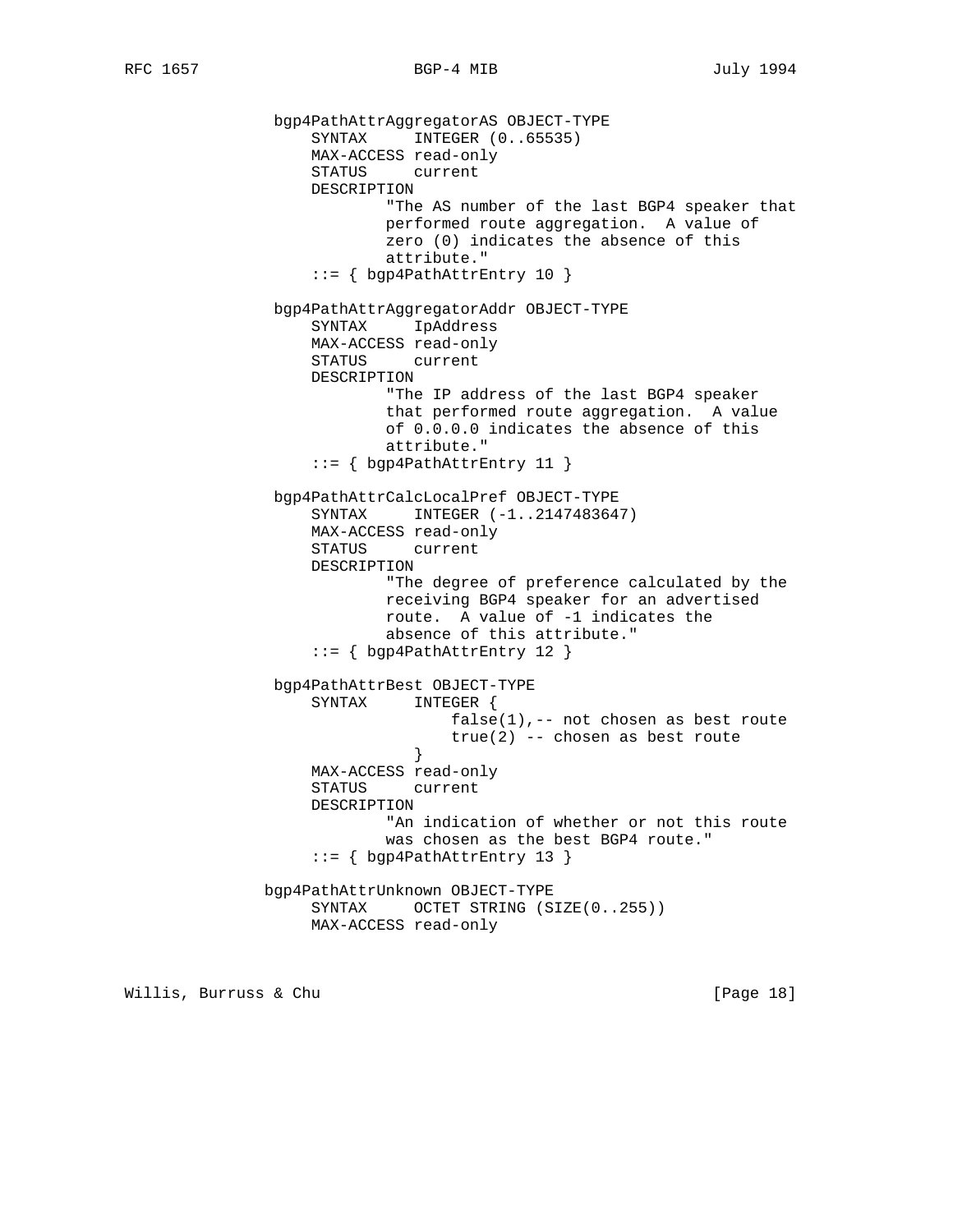```
 STATUS current
    DESCRIPTION
            "One or more path attributes not understood
             by this BGP4 speaker. Size zero (0)
             indicates the absence of such
             attribute(s). Octets beyond the maximum
             size, if any, are not recorded by this
             object."
    ::= { bgp4PathAttrEntry 14 }
-- Traps.
bgpTraps OBJECT IDENTIFIER ::= { bgp 7 }
bgpEstablished NOTIFICATION-TYPE
  OBJECTS { bgpPeerLastError,<br>bgpPeerState }
              bgpPeerState }
    STATUS current
    DESCRIPTION
            "The BGP Established event is generated when
            the BGP FSM enters the ESTABLISHED state."
   ::= \{ bgpTraps 1 \} bgpBackwardTransition NOTIFICATION-TYPE
    OBJECTS { bgpPeerLastError,
              bgpPeerState }
    STATUS current
    DESCRIPTION
            "The BGPBackwardTransition Event is generated
            when the BGP FSM moves from a higher numbered
            state to a lower numbered state."
   ::= \{ \text{bgpTraps } 2 \}
```
END

Willis, Burruss & Chu [Page 19]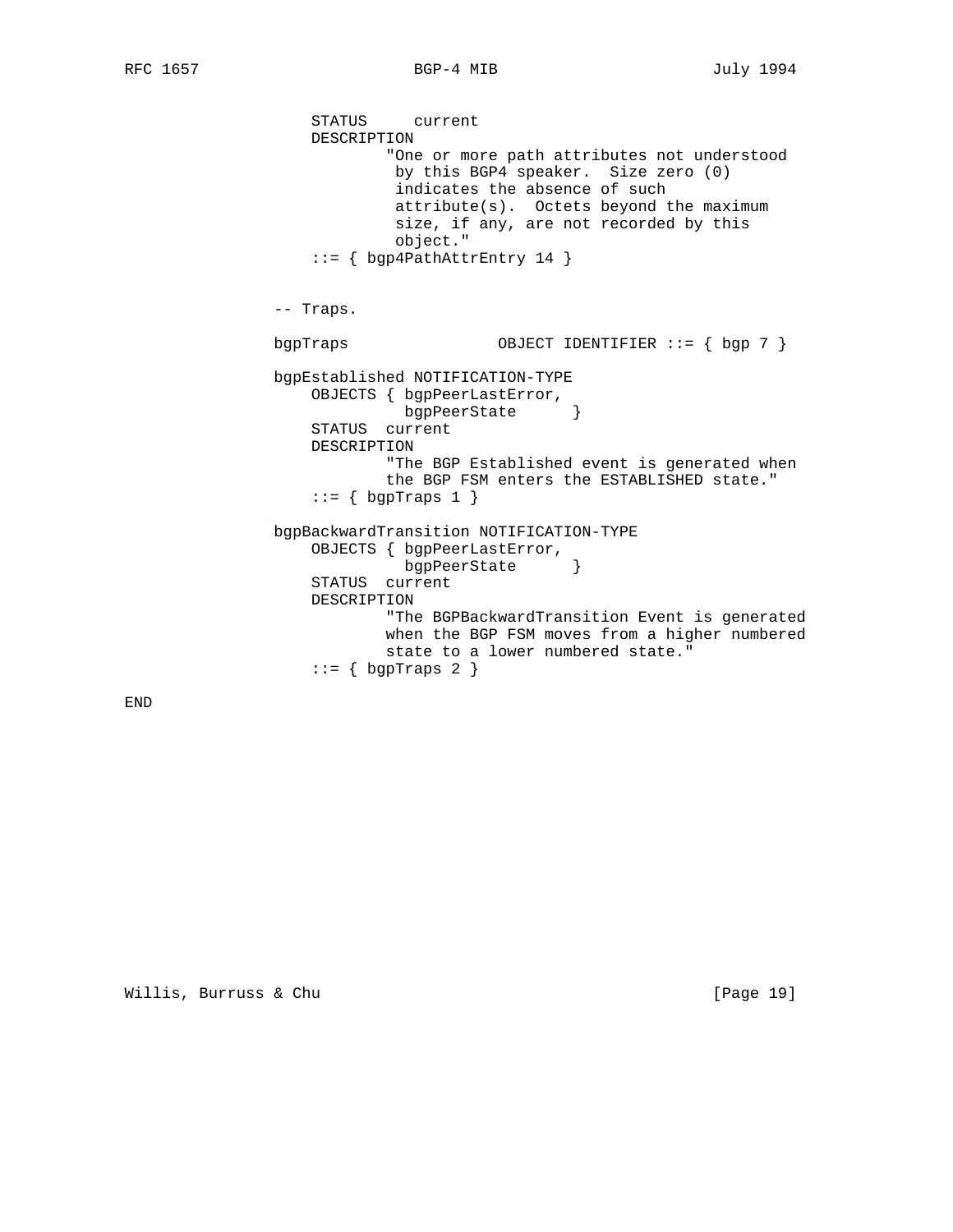6. Acknowledgements

 We would like to acknowledge the assistance of all the members of the Interconnectivity Working Group, and particularly the following individuals:

 Yakov Rekhter, IBM Rob Coltun, University of Maryland Guy Almes, ANS Jeff Honig, Cornell Theory Center Marshall T. Rose, Dover Beach Consulting, Inc. Dennis Ferguson, ANS Mike Mathis, PSC John Krawczyk, Wellfleet Communications Inc. Curtis Villamizar, ANS Dave LeRoy, Pencom Systems Paul Traina, cisco Systems Andrew Partan, UUNET Robert Snyder, cisco Systems Dimitry Haskin, Wellfleet Communications Inc. Peder Chr Norgaard, Telebit Communications A/S Joel Halpern, Network Systems Corporation

- 7. References
	- [1] Rekhter, Y., and T. Li, "A Border Gateway Protocol 4 (BGP-4)", RFC 1654, T.J. Watson Research Center, IBM Corp., cisco Systems, July 1994.
	- [2] Rekhter, Y., and P. Gross, Editors, "Application of the Border Gateway Protocol in the Internet", RFC 1655 T.J. Watson Research Center, IBM Corp., MCI, July 1994.
- 8. Security Considerations

Security issues are not discussed in this memo.